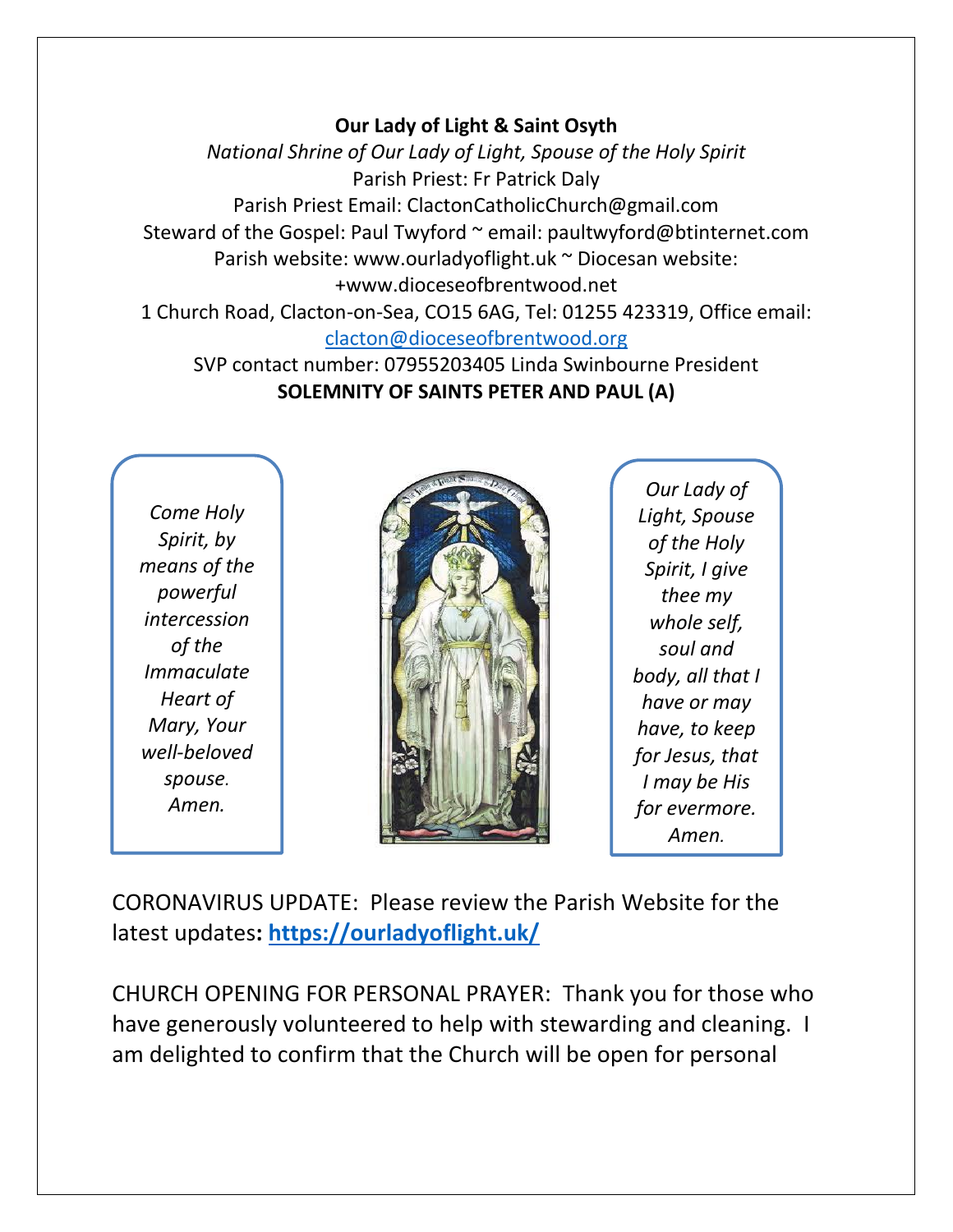prayer from 10.00 am to 2.00 pm each Saturday, commencing on 27th June 2020. Please note the following:

- You must wear a face covering
- The maximum number of visitors at one time is 5
- You must follow the instructions of the Parish Stewards
- You must not visit if you are at 'clinical risk' of COVID 19 or have been advised to shield
- You must follow 'social distancing'
- You must sanitise your hands on entering and leaving the Church
- You will be asked to provide your contact details in the event of the need for contact tracing.

• Children are welcome but must be accompanied by an adult. This is an important first step towards normal services. Thank you for your support. Fr Patrick.

FR PATRICK will be absent from the Parish from  $1<sup>st</sup>$  to the  $12<sup>th</sup>$  July. Preparations for the opening of the church for Mass will continue while he is away.

## **MATTHEW 16:13-19**

In the Gospel, Peter proclaims that: 'Jesus is the Christ, the Son of the living God'. Jesus acknowledges Peter's revelation and replies 'Simon son of Jonah, you are a happy man! Because it was not flesh and blood that revealed this to you but my Father in Heaven'. Jesus then commissions Peter to be the rock on which He will build His Church. He reassures us that the Church will never be overcome by the gates of the underworld. He gave Peter the keys of the kingdom of heaven. If Jesus is the cornerstone of the Church, then Peter and Paul, together with the other Apostles, are the very foundation of the Church. How did Jesus select these two people and by what miracle did they achieve so much in their lives?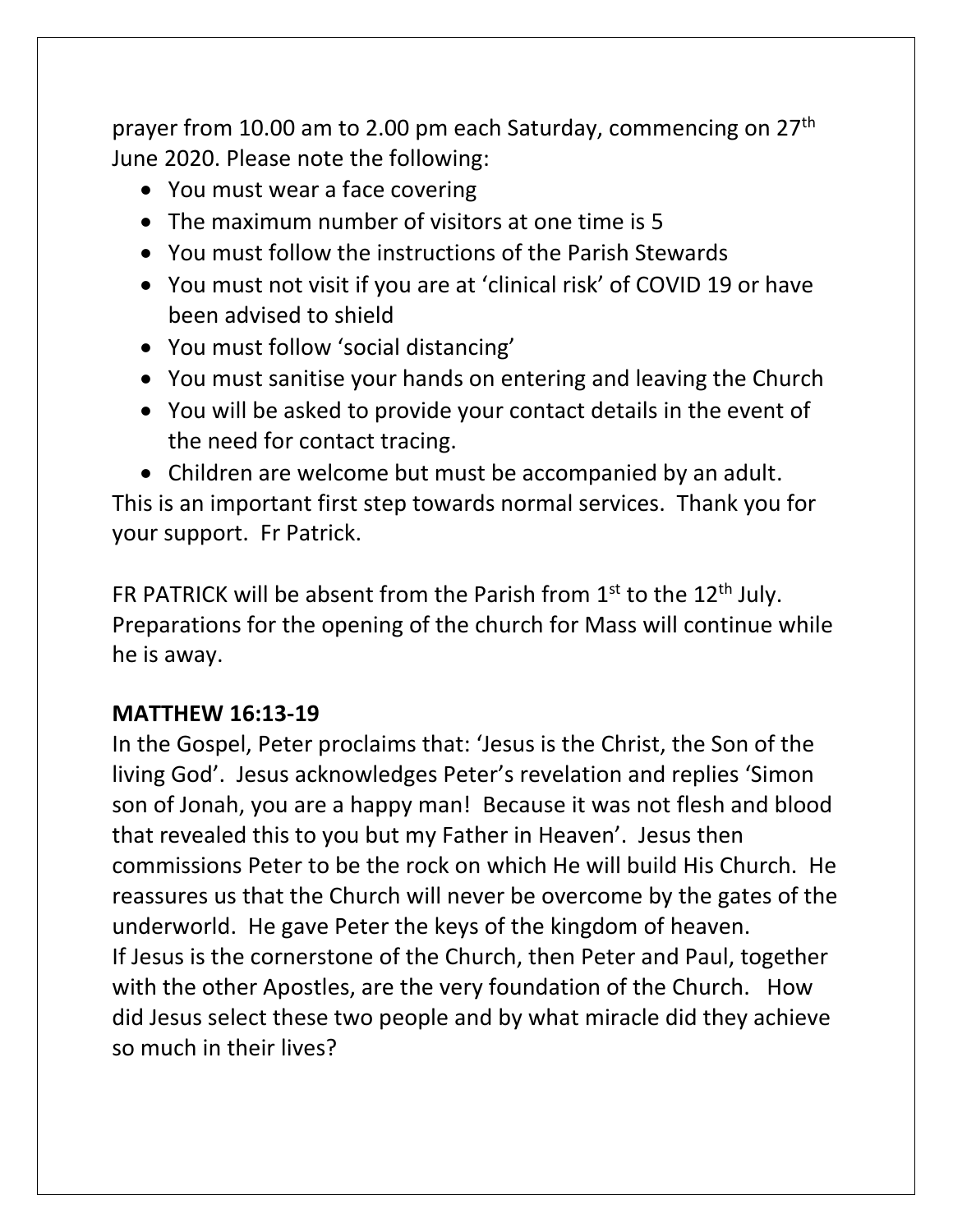Peter was a simple fisherman and not a very successful one at that! When Jesus first met Peter, he had been out all-night fishing and had caught nothing. Peter had no formal education and struggled again and again to get things right. Peters first words to Jesus included the sentence 'leave me Lord, I am a sinful man'. Peter would go on to deny even meeting Jesus on three separate occasions, when faced with the possibility of arrest. He deserted Jesus at the time of the Passion. Paul was a Pharisee. He was highly educated and would have had an incredibly detailed knowledge of Jewish Scripture. He stood at the stoning of Saint Stephen and gave his full approval to the brutal death of the young man, who had given witness to Christ. He despised the first Christian communities and was determined to eradicate the infant Church.

What was it that caused such a profound change in these two people? The change was initiated through an experience of the Resurrected Christ. Peter met Jesus Christ following His death and resurrection when He appeared to the disciples. Paul met the resurrected Jesus Christ on the Road to Damascus.

What do we learn from these two great men? We learn that God does not always choose the wise and good to complete His work. We also learn that faith is given to us by God. We learn that it is God that achieves great things through us. We learn that it is through God's grace that we find the strength to do His work. Paul tells us that through his weakness, God was able to act in him and make him strong. We also learn that for God to complete His work in us, we must respond to His gift of faith and co-operate with His Grace. When we receive the Holy Eucharist, the Body and Blood of Our Lord Jesus Christ, we also receive an experience of the Resurrected Jesus Christ in our lives. Let us pray that we will soon be able to come together as a community in the Holy Mass. Let us pray that we will be able to respond to God's love, in order to receive the graces to co-operate with God's plan in our lives. If we only respond, God will lose no opportunity